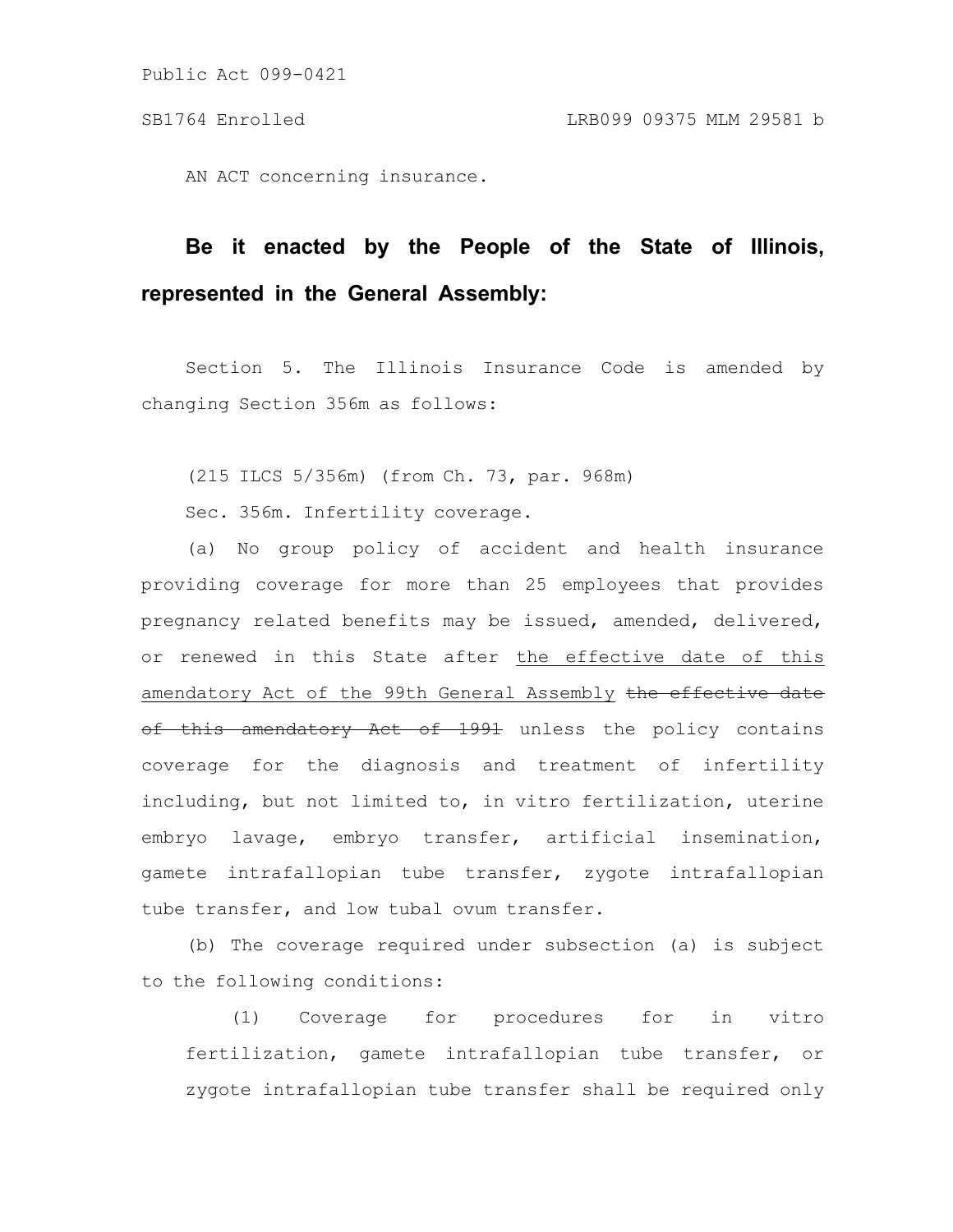if:

(A) the covered individual has been unable to attain a viable pregnancy, maintain a viable pregnancy, or sustain a successful pregnancy through reasonable, less costly medically appropriate infertility treatments for which coverage is available under the policy, plan, or contract;

(B) the covered individual has not undergone 4 completed oocyte retrievals, except that if a live birth follows a completed oocyte retrieval, then 2 more completed oocyte retrievals shall be covered; and

(C) the procedures are performed at medical facilities that conform to the American College of Obstetric and Gynecology guidelines for in vitro fertilization clinics or to the American Fertility Society minimal standards for programs of in vitro fertilization.

(2) The procedures required to be covered under this Section are not required to be contained in any policy or plan issued to or by a religious institution or organization or to or by an entity sponsored by a religious institution or organization that finds the procedures required to be covered under this Section to violate its religious and moral teachings and beliefs.

(c) For purpose of this Section, "infertility" means the inability to conceive after one year of unprotected sexual